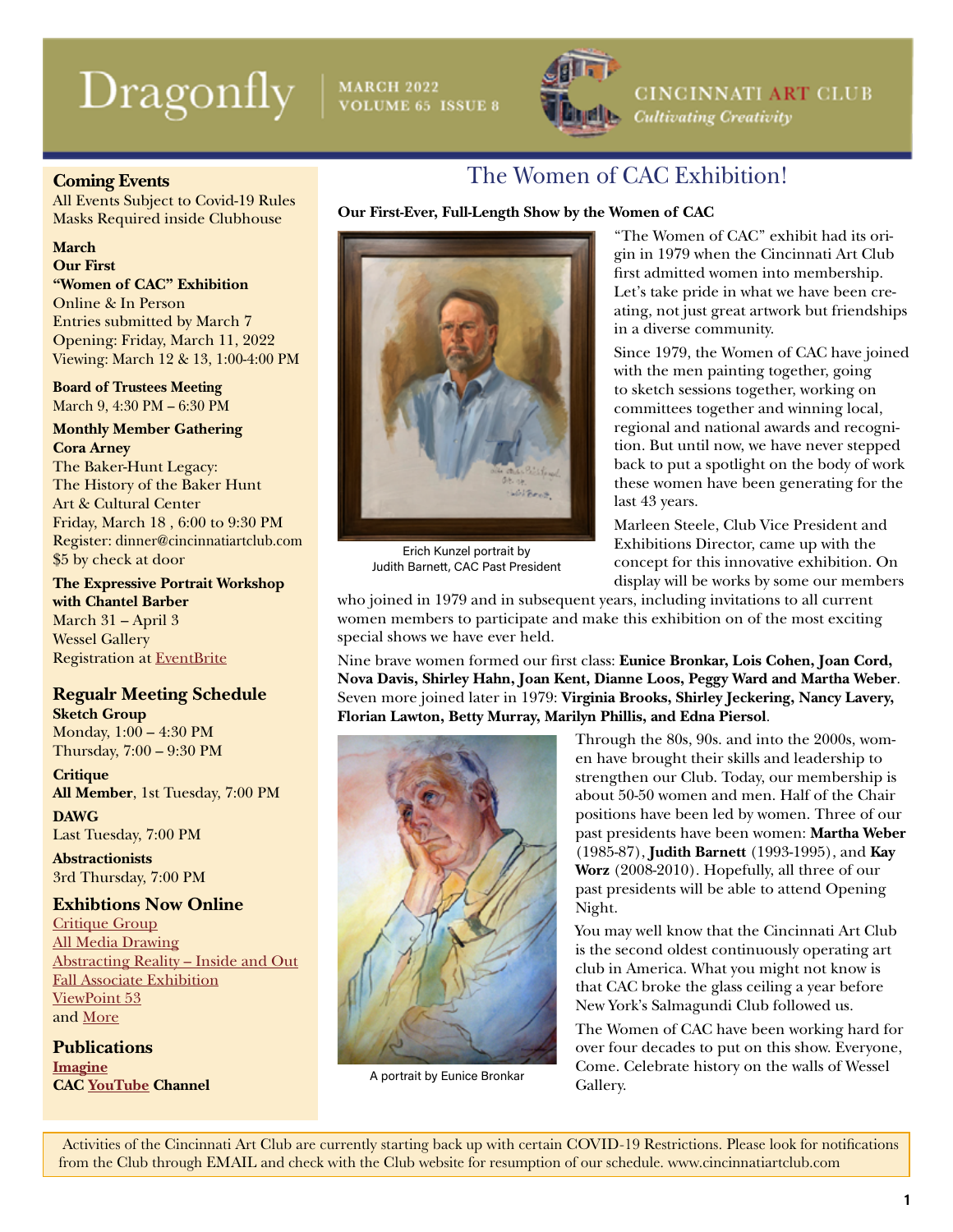# **Dragonfly** Member Newsletter



CINCINNATI ART CLUB **Cultivating Creativity** 

#### The Dragonfly is published for and by members of the Cincinnati Art Club

#### Cincinnati Art Club 1021 Parkside Place, Cincinnati OH 45202 (513) 241-4591

www.cincinnatiartclub.com

#### **OFFICERS**

| VICE PRESIDENT Marlene Steele |  |
|-------------------------------|--|
|                               |  |
|                               |  |

#### BOARD OF TRUSTEES

Kathryn Al-Lamadani, Luann Elliott, Steve Hart, Michael Paolercio, Jerry Saylor, Donald A Schuster, Marlene Steele, Joe Stewart, Kim Wanamaker, Barbara Weyand, Dale Wolf

#### **COMMITTEES**

| Development  Barbara Weyand                  |  |
|----------------------------------------------|--|
|                                              |  |
|                                              |  |
| Membership Louann Elliott                    |  |
| Membership DevelopmentKim Wanamaker          |  |
|                                              |  |
|                                              |  |
|                                              |  |
| Educational Opportunity  Kathryn Al-Lamadani |  |
|                                              |  |
|                                              |  |
| Critique–Signature Ray Hassard               |  |
| Critique-Associate  Tom Post                 |  |
|                                              |  |
| DAWG Facilitator  Lisa Koepke                |  |
|                                              |  |
|                                              |  |
|                                              |  |
|                                              |  |
| High School Plein Air  Sally Mercurio        |  |
|                                              |  |
|                                              |  |
|                                              |  |
| Social Media Tricia Paugstat                 |  |
|                                              |  |
| Volunteer Coordinator Eileen McConkey        |  |
|                                              |  |
|                                              |  |
|                                              |  |

Dragonfly is the monthly newsletter for members of the Cincinnati Art Club. Dragonfly is published monthly from September to May and in July. Any reproduction of this publication, in whole or in part, is prohibited without express written consent. Member submissions to Dragonfly Editor are welcome. Submit information to be considered for publication to:

#### [dragonfly@cincinnatiartclub.com](mailto:dragonfly%40cincinnatiartclub.com?subject=dragonfly%40cincinnatiartclub.com)

by the first of the month prior to publication. Photographs submitted must be at high resolution (300 pixels per inch).

Copyright © 2021 Cincinnati Art Club

# The Baker Hunt Legacy: The History of the Baker Hunt Art and Cultural Center

#### **A retrospective on a Northern Kentucky Icon**



It is only fitting during the month of March – Women's History Month – that the Cincinnati Art Club celebrates one of Greater Cincinnati's most influential women in Margaretta Baker-Hunt and the 100th anniversary of the founding of Baker Hunt Art and Cultural Center.

Born in Cincinnati in 1845, Margaretta Baker married William Hunt of Covington in 1872. The couple had a daughter, Katie, who was born a year later. Tragically, Katie died in 1888 and William passed away five years later leaving

Margaretta the last of her Baker-Hunt ancestral line. Undaunted by the weight of her grief, Margaretta and her niece, Kate Scudder, opened their hearts and their home to the Covington community. Thus, in 1922, the Baker-Hunt Art and Cultural Center was founded. The purpose of the foundation was "the promotion of Education, Art, Science, Psychic Research and Religion."



Guest Speaker Cora Arney will give a presentation on the history and current status of the Baker-Hunt Art and Cultural Center on Friday, March 18. A social time with packaged snacks, fresh fruit and beverages will begin at 6 p.m. with the presentation slated to get underway at 7 p.m.

Cora is the Learner Experience Director at Baker-Hunt Art and previously worked with the NKU Steely Library Archives, Cincinnati Art Museum, Delhi Historical Society, the Betts House and served as Vice President of the Museums and Historic Sites of Greater Cincinnati. Her personal mission is

to promote the importance of history, art, culture, and creativity in all disciplines.

The Baker-Hunt Cultural Arts Center, consisting of four buildings, is located on a campus of almost 3 lush acres in the heart of Covington. Margaretta donated her home, circa 1840, and the surrounding property to the Baker Hunt Foundation. Kate Scudder's house, circa 1820, was sold to and utilized for many years by the Covington Art Club. It became part of Baker Hunt in 2000. The Auditorium, circa 1929, was formerly the Archie William's Natural History Museum. The Studio, circa 1969, was created as a learning space for all media. In 2019, it was renovated to expand the clay department.

# A New Kind of CAC Workshop Experience

We are re-thinking what a workshop at the Cincinnati Art Club can be. Sure, it will be an educational experience. Sure, it will be taught by a nationally recognized artist with teaching expertise. But we know that adults learn better when they are in a social setting. We are turning our workshops into beginning-to-end learning experiences.



It all starts this month when Chantel Barber comes to lead us into a painting experience. We'll get to know one another as Chantel shares her observations on a special tour at one of our local art museums and share stories over lunch at Rookwood Pottery. For the next two days, Chantel will teach us how to create more expressive portraits and demonstrates her approach. After the workshop, is over we will gather over wine and cheese to talk with one another about our work and what we learned. The goal: cement our learning more deeply so the lessons pay off once we all return to our easels.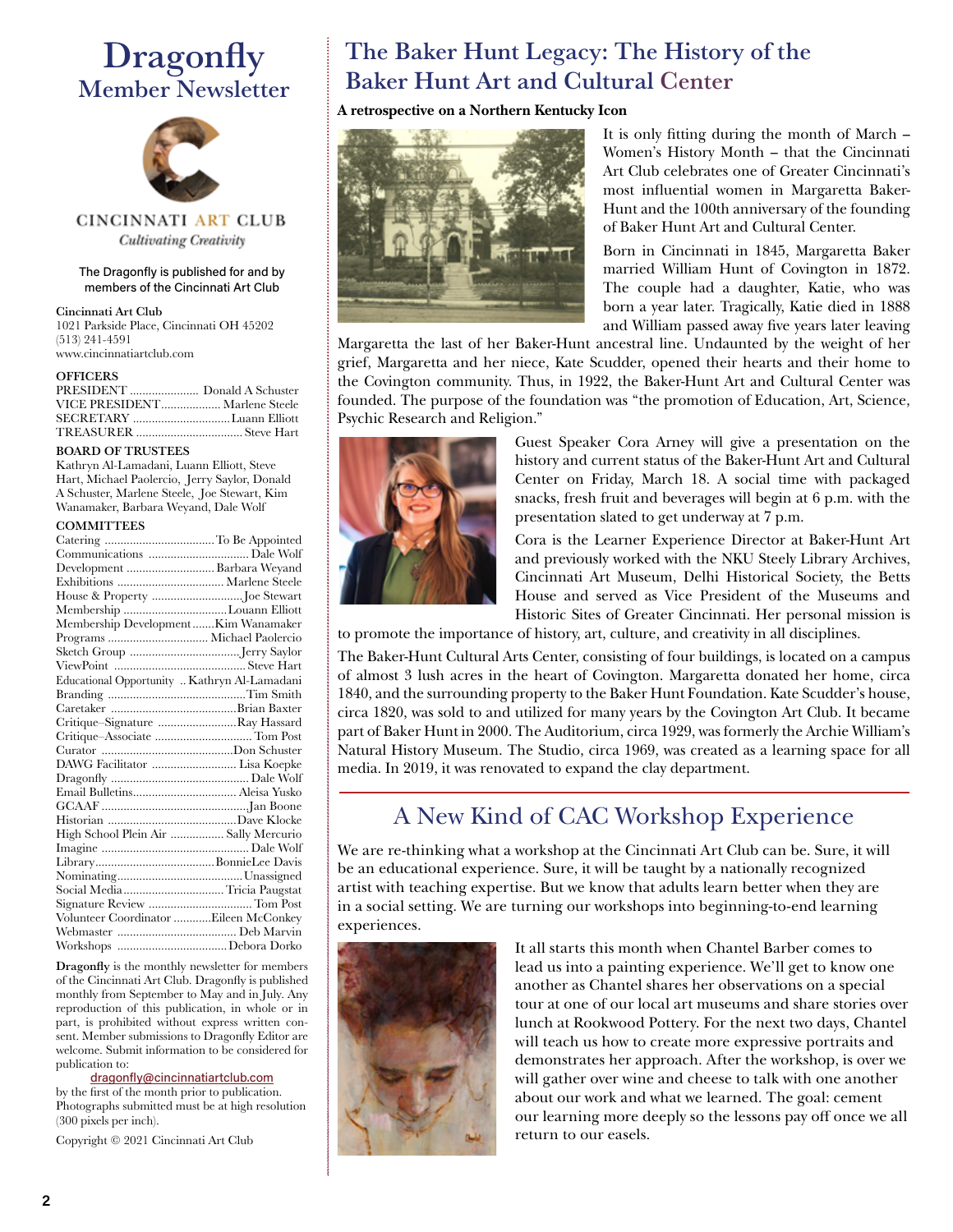# The Expressive Portrait with Chantel



Chantel will take us on a journey to capture the human spirit in our work – with strong color, energetic brushwork, light and story. Her loose style draws the viewer's attention, visually causing them to wonder at the essence of the art.

Specifically, students will learn about: what photographs make the best references for expressive portraits and how to editing (what you leave out is just as important as what you keep in). Chantel will work through demos and one-on-one with each student and share her color mixing tips, how to use value patterns, the importance of edges when

loosening up their paintings, and. how these all work together in creating a strong, more expressive compositions.

Chantel's passion for art began flourishing at age 11 when she was mentored under local San Diego artists. She continued to study and experiment with art in and out of college while living in such diverse places as Newport, Rhode Island, Keflavik,



Iceland and El Paso, Texas. While enrolled in a college art course, a fellow student introduced her to acrylic paints, and she soon fell in love with the medium but found it to be dominated by abstract styles. Her first love was portraiture for which she found little advice. As she dreamed of perfecting her skills as an acrylic portrait artist, Chantel continued to learn from professional oil painters and translated their teachings into acrylic techniques.

Chantel has been featured in solo art shows and juried exhibitions. Her award winning paintings are in private and public collections throughout the world.

Her work is published in Acrylic Artist magazine, American Art Collector, Southwest Art, The Artist's Magazine, Fine Art Connoisseur, International Artist Magazine and several books. Chantel resides in Bartlett, Tennessee where she creates and teaches private workshops in her studio.

Registration will be handled through [EventBrite](https://www.eventbrite.com/e/the-expressive-portrait-with-chantel-lynn-barber-a-painting-experience-tickets-268606357847?utm-campaign=social%2Cemail&utm-content=attendeeshare&utm-medium=discovery&utm-source=strongmail&utm-term=listing). The cost of the entire social experience package (meet the artist lunch at Rookwood Pottery, museum tour, the after workshop wine and cheese gathering) and the Workshop are included in the fee. EventBrite service fees are additional. Mar 31, 2022, 11:00 AM to Apr 3, 2022, 7:00 PM. For more information: [cincinnatiartclub.org/cac-workshops](https://cincinnatiartclub.org/cac-workshops/)

### Recently Seen at CAC



Tamara Muente, Curator at the Taft Museum, presents "Taft Museum: In a New Light"



Jacqueline Sullivan abstract acrylic workshop, "Finding Our Muse."



Ray Hassard commenting at the recently combined Critique Group.

# Board News

**New Club Brochure.** It has been several years since we have had a brochure for recruiting new members and distribution at special events. The previous tri-fold format is being replaced with an 8-page self-mailing brochure showing members participating in a variety of Club events. A painting by Jimi Jones is featured in the Club logo on the cover. photo of brochure cover

 **"Cincinnati Masters: Then and Now"**  Planning is being led by Gary Eith, Steve Hart, Christine Kuhr, Ray Burt, and

Barbara Weyand with major assist by Don Schuster and Marleen Steele. The theme represents a broadening of the former Founders Week so the Club can look back to our founders but also include artists who are acclaimed national masters over recent years. This will be a well-publicized Club and community event extending across Greater Cincinnati.

**Continued ViewPoint Planning.** We have decided to partner with Eisele Gallery in Mariemont this year. (This is not the

old Eisele Gallery in Fairfax, but the new one located on Mariemont Square.) We may select a few less pieces this year because the gallery is smaller, probably 85 – 90 (instead of 100.) Work will be hung "salon style."

**Jeff Mosby joins the Board.** Jeff is currently facilitating Sketch Group on Monday afternoons. He will be serving on the Board for the remainder of Jerry Saylor's term, which is up in May.